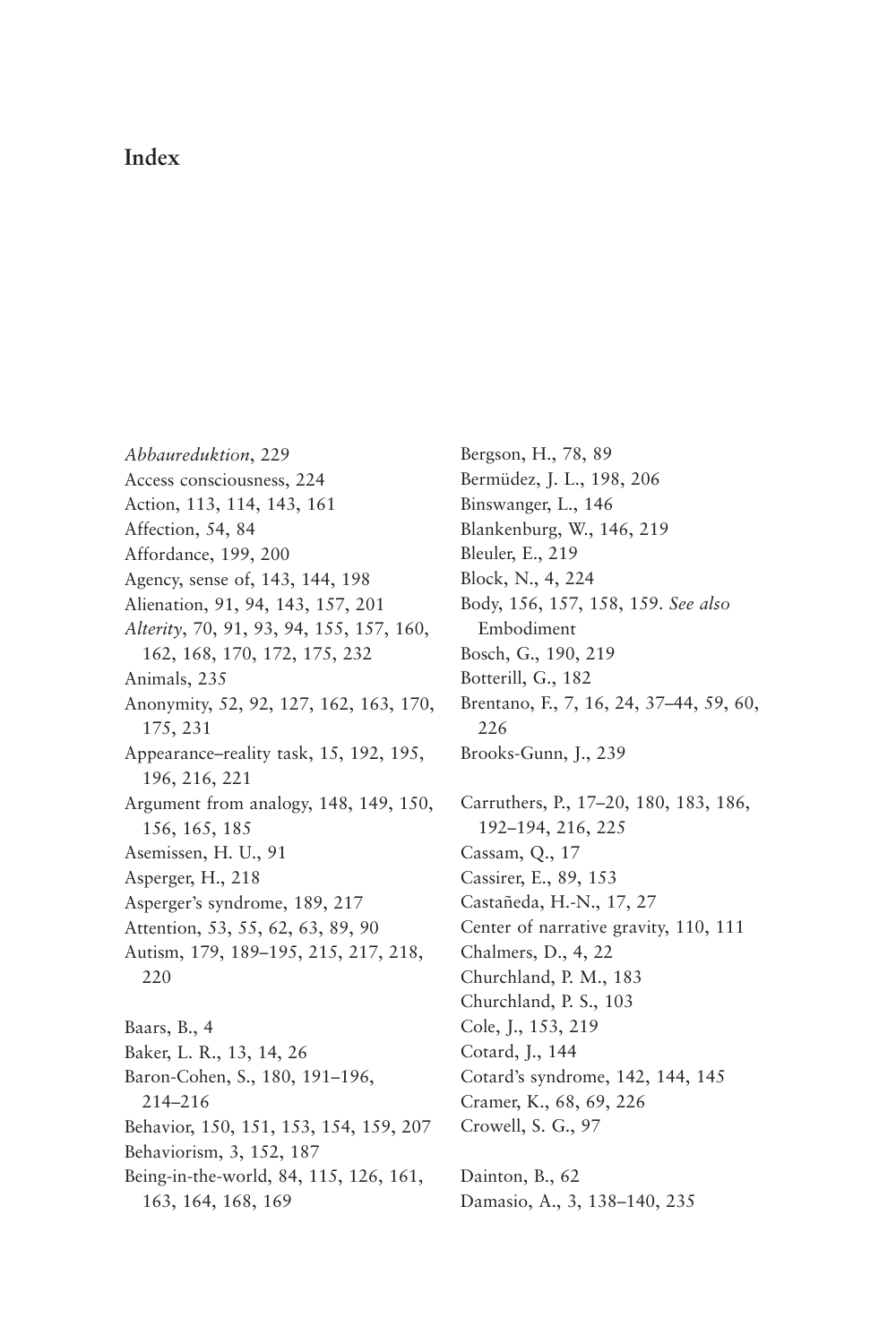Dancy, J., 236 Darwin, C., 137 *Dasein,* 83, 84, 85, 163, 164, 170, 229 Davidson, D., 237 Dennett, D., 8, 110–112, 132, 141 Derrida, J., 69, 70, 228 Descartes, R., 101, 142 Dilthey, W., 79 Double-sensation, 157, 158 Down's syndrome, 217 Dretske, F., 17, 120, 121 Drummond, J., 113 Ego, 32–36, 45, 46, 71, 87, 100, 101, 104, 115, 130, 131. *See also* Self Ekman, P., 213 Eliminativism, 183 Embodiment, 148, 150, 156, 158, 160, 161, 163, 168, 175, 205. *See also* Body Emotions, 218 Empathy, 91, 155–157, 163–168, 171, 174 Error of misidentification, 132, 235 Ethics, 172, 232 Evans, C. O., 126 Expression, 75, 76, 79, 153, 166, 190, 210, 212, 218 Expressive phenomena, 149, 150, 151, 152, 154, 155, 165, 189, 206 Facial imitation, 208, 209 False-belief task, 15, 183, 184, 185, 187, 192, 216, 221 Finitude, 112 Fink, E., 59, 88, 89, 228 First-personal access, 13, 22, 24, 188, 215, 216 First-personal givenness, 12, 15, 16, 22, 26, 45, 46, 51, 52, 61, 65, 67, 106, 116, 119, 122, 124, 129, 132, 146, 154, 205, 222

First-person perspective, 3, 5, 17, 26, 101, 106, 107, 108, 114, 123, 125, 126, 127, 129, 134, 153, 160, 162 First-person pronoun, 12, 14, 15, 114, 198 Flanagan, O., 4, 16, 112 Frank, M., 16, 49, 52, 82, 83, 84 Frith, U., 183, 191, 192, 193, 196, 215, 216, 221, 222, 238 Gallagher, S., 143, 214, 235 Gethmann, C. F., 85 Gibson, J. J., 199, 200 Gloy, K., 41, 49, 52 Gopnik, A., 180, 183, 185–187, 238 Gordon, R. M., 181 Grandin, T., 220, 221 Gurwitsch, A., 5, 99, 146, 165, 166, 226, 228 Habermas, J., 147, 176 Happé, F., 183, 192, 193, 196, 215, 216 Heal, J., 239 Heidegger, M., 5–7, 9, 11, 12, 29, 71, 73, 76–87, 96, 97, 127, 163–169, 171, 176, 207, 229–231, 237 Henrich, D., 16, 49, 52, 100, 103, 226 Henry, M., 5, 8, 16, 71, 92, 106, 115, 116, 125, 205, 233 Hermeneutics, 78, 85, 86, 96, 97, 104, 105 Herrmann, F.-W. von, 86, 87, 96 Higher-order theories of consciousness, 17–20, 25, 26, 28, 42, 193, 194, 216, 225 Hobson, R. P., 207, 212, 213, 216, 218 Hume, D., 101, 103, 108, 126 Husserl, E., 5–9, 11, 16, 29, 31–33, 35–37, 39–42, 44–47, 49–68, 70, 71, 76, 86, 88–90, 92–95, 98, 101, 116–118, 120, 124, 129–131, 154, 156–158, 165–167, 171–174, 176,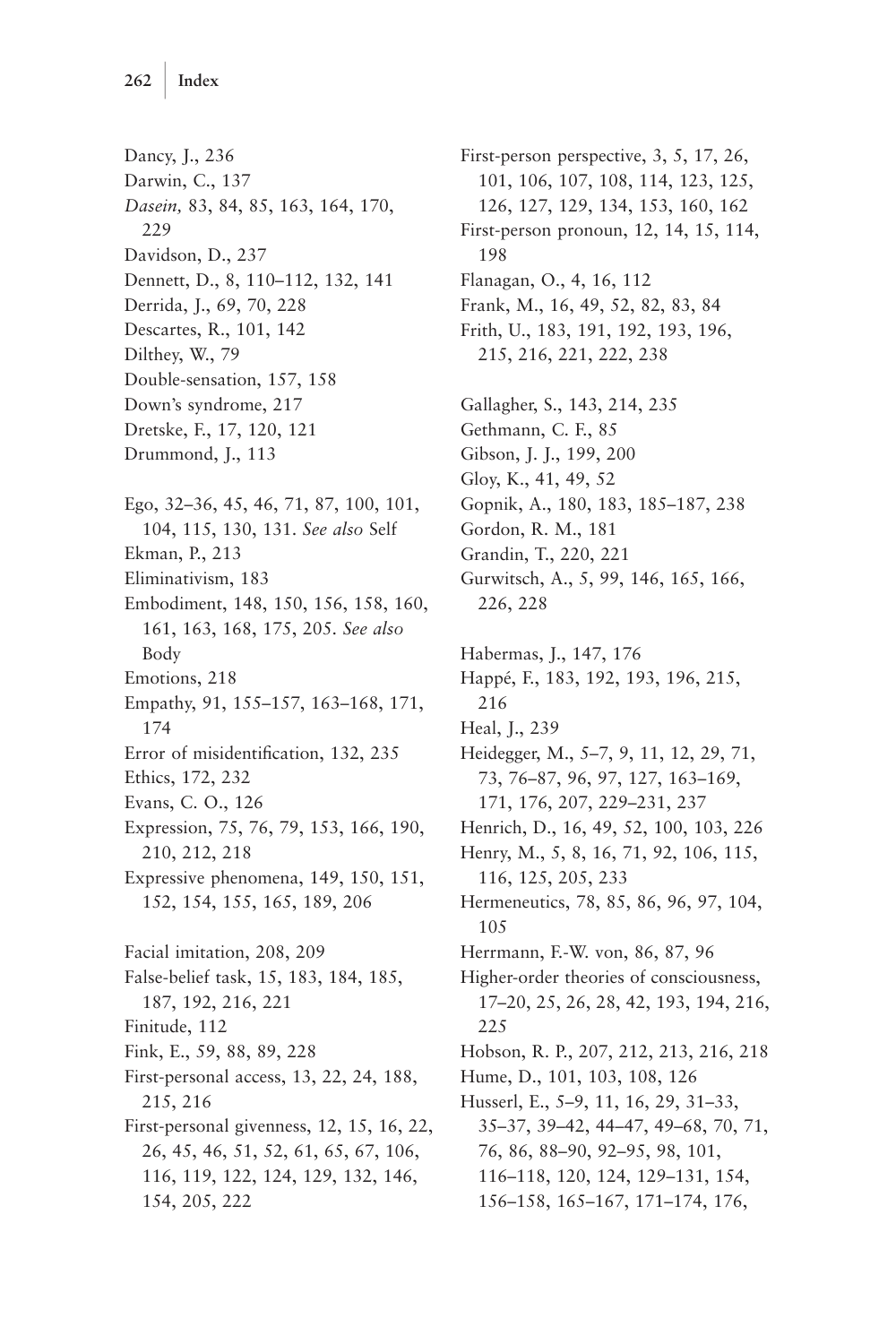205, 225–229, 231, 233, 234, 236, 239 Hyperreflexivity, 137 Imagery, 233 Imagination, 140, 141 Inaccessibility, 46, 133, 154, 155 Inference to best explanation, 149, 155, 182 Infinite regress, 21, 24, 25, 28, 29, 37, 38, 59, 61, 64, 68, 203, 226 Innate rooting response, 200 Inner consciousness, 32, 37, 38, 41, 43, 53, 59 Intentionalism, 119, 120 Intentionality, 11, 12, 23, 24, 28, 31, 32, 39, 41, 43, 45, 51, 53, 54, 63, 67, 83, 123, 126, 167, 172, 186, 205, 214 Intentional matter, 117 Intentional quality, 117 Intersubjectivity, 45, 47, 50, 95, 124, 130, 147, 148, 152, 156–170, 174–176, 197, 206, 207, 211, 236 primary, 208, 211, 214 secondary, 211, 214 Introspection, 20, 28, 197, 223 Introspectionism, 4 *Ipseity*, 108, 114, 115, 116, 125, 134, 135, 136, 146, 157, 232 James, W., 67 Jaspers, K., 133, 134, 145 Joint attention, 212, 217 Jopling, D. A., 105, 110 Kanner, L., 189, 217 Kanner's syndrome, 189 Kant, I., 104, 142 Klawonn, E., 127 *Körper*, 206 Kortooms, T., 62

Kriegel, U., 16

*Längsintentionalität*, 67–69 Language, 89, 95, 105, 147, 153, 160, 161, 176, 198, 201, 204 *Leib*, 206 Leslie, A. M., 191 Lévinas, E., 5, 155, 171, 172, 176, 232 Lewis, M., 239 Lichtenberg, G. C., 101 MacIntyre, A., 8, 107, 109, 112, 113, 132 Marbach, E., 45, 46 Marginal consciousness, 62, 63, 90 McCulloch, G., 159 McGinn, C., 4 Mead, H., 14, 216 Meltzoff, A., 180, 208, 209 Memory, 132, 139, 140. *See also* Recollection Mentalism, 159, 189 Merleau-Ponty, M., 5, 8, 9, 71, 92, 93, 95, 115, 151, 153, 155, 158–162, 165, 166, 201, 205, 208, 209, 236, 239, 240 Metzinger, T., 101–103, 128, 142–145, 176, 177, 223 Mindblindness, 191, 214, 221 Mind-reading, 180, 181, 183, 191, 206, 213–215, 238 Mineness, 16, 26, 28, 61, 81, 124, 125, 134, 143, 144 Minkowski, E., 135, 146, 219 Mirror-recognition task, 14, 201, 202, 208, 210, 215, 216, 239 *Mitsein*, 163 Möbius syndrome, 153 Moore, G. E., 120, 208, 209 Moran, R., 13, 91 Morbid rationalism, 219 Nagel, T., 4, 17 Narrative(s), 105, 106, 107, 109, 110, 112, 113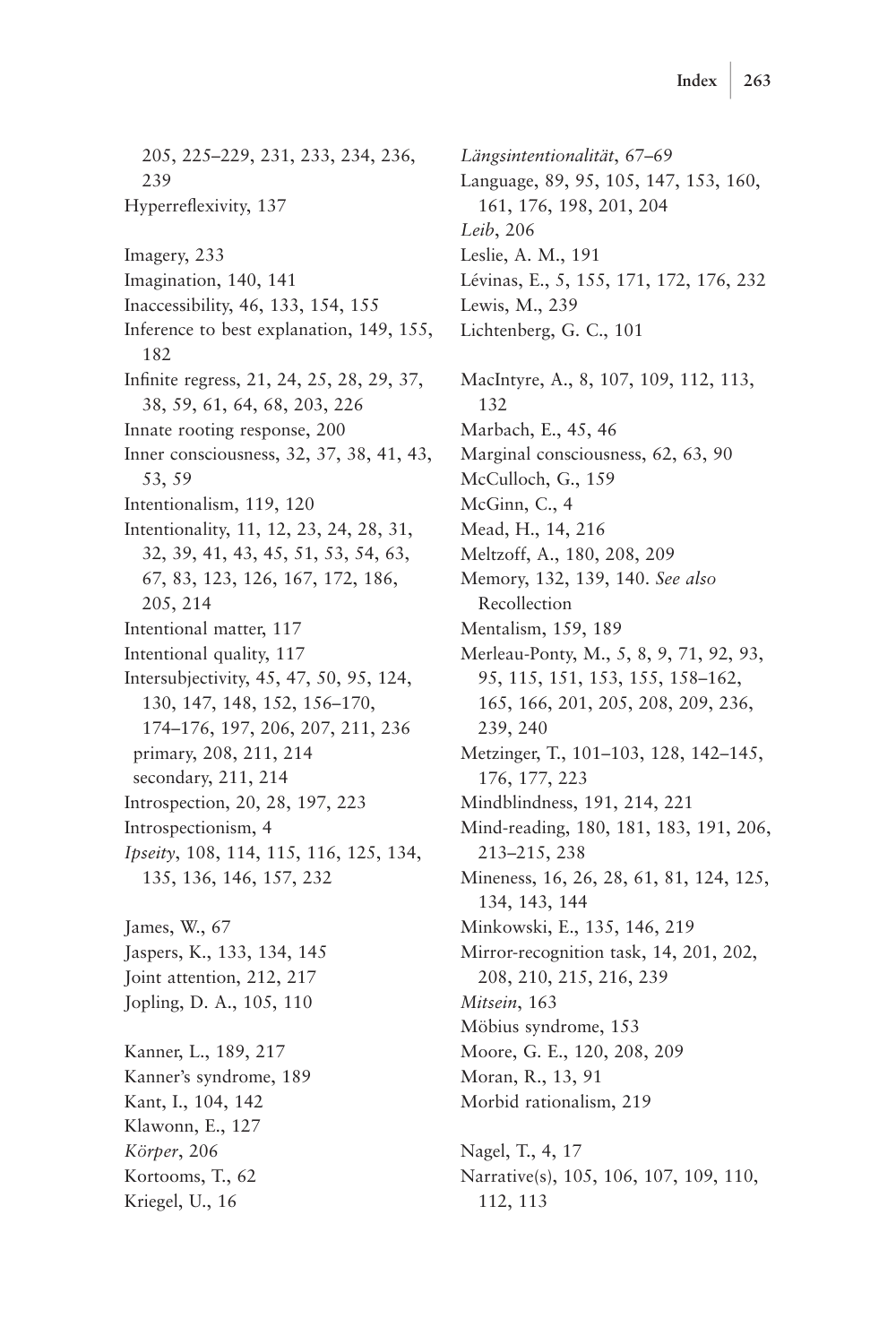Narrative identity, 107, 108, 114 Natorp, P., 7, 73–79, 87, 89, 96, 229 Natural evidence, loss of, 219 Naturalistic attitude, 94 Naturalization, 4 Neisser, U., 103, 198–200, 202, 204, 211 Neuropathology, 139 Nichols, S., 187, 195, 238 Nietzsche, F., 101, 103, 108 Nonconscious, 18, 21, 25, 26, 29, 32, 37, 38, 43, 59, 69, 70, 205, 222, 239 Non-egological account, 32, 33, 44, 46, 47, 87, 99, 100, 115, 126, 127, 146 No-ownership view, 99 No-self doctrine, 103, 110, 145 One-level account of consciousness, 23, 42, 43 Overgaard, S., 152 Ownership, sense of, 143, 235 Pain, 93, 94, 116, 122, 149, 236 Parfit, D., 127 Parnas, J., 134–137 Pearl view, 234 Perry, J., 17, 27 Person, 95, 107, 129, 130 Personalistic attitude, 94 Phenomenal consciousness, 2, 3, 5, 12, 16, 99, 117, 119, 120, 193, 204, 216, 225 Phenomenology, 3–5, 31, 49, 55, 73, 76–79, 85, 86, 96, 97, 114, 120, 123, 135, 143, 147, 148, 176, 223, 224 Piaget, J., 198 Pothast, U., 100, 103, 226 Premack, D., 179 Presence, 56, 69, 72, 138, 155 Primal impression. *See* Primal presentation

Primal presentation, 56, 57, 58, 65, 69, 72, 228 Problem of other minds, 148, 159, 164, 165 Proprioception, 199, 200, 203, 239 Protention, 56, 57, 58, 65, 72 Proust, M., 227 Psychoanalysis, 232 Psychopathology, 145 Putnam, H., 233 Qualia, 120, 123 *Querintentionalität*, 67, 68 Recollection, 39, 58, 72. *See also* Memory Reflection, 20–22, 24, 39, 40, 49, 51–55, 60, 61, 64, 66, 72–80, 84–89, 91, 93–97, 101, 197, 232 Retention, 55–58, 65, 67–70, 72, 228 Ricoeur, P., 5, 8, 106–109, 112–115, 132, 232 Rochat, P., 198–204 Rosenthal, D. M., 17, 25, 26, 225 Rudd, A., 160 Sacks, O., 220 Sartre, J.-P., 5–9, 12, 16, 20–23, 33, 34, 87, 88, 91–95, 100, 103, 115, 127, 155, 157, 158, 168–172, 176, 205, 225, 226, 236, 237 Sass, L. A., 134, 136–138 Scheler, M., 5, 9, 149–152, 156, 176 Schizophrenia, 133–137, 143–145, 219, 220 Scientism, 112 Searle, J. R., 4, 226 Self, 1–3, 5, 11, 14, 62, 81–83, 85, 99, 101–106, 108, 110–115, 125, 126, 128, 131–135, 138, 142, 146, 164, 175, 176, 198, 200, 202, 219, 234 autobiographical, 139